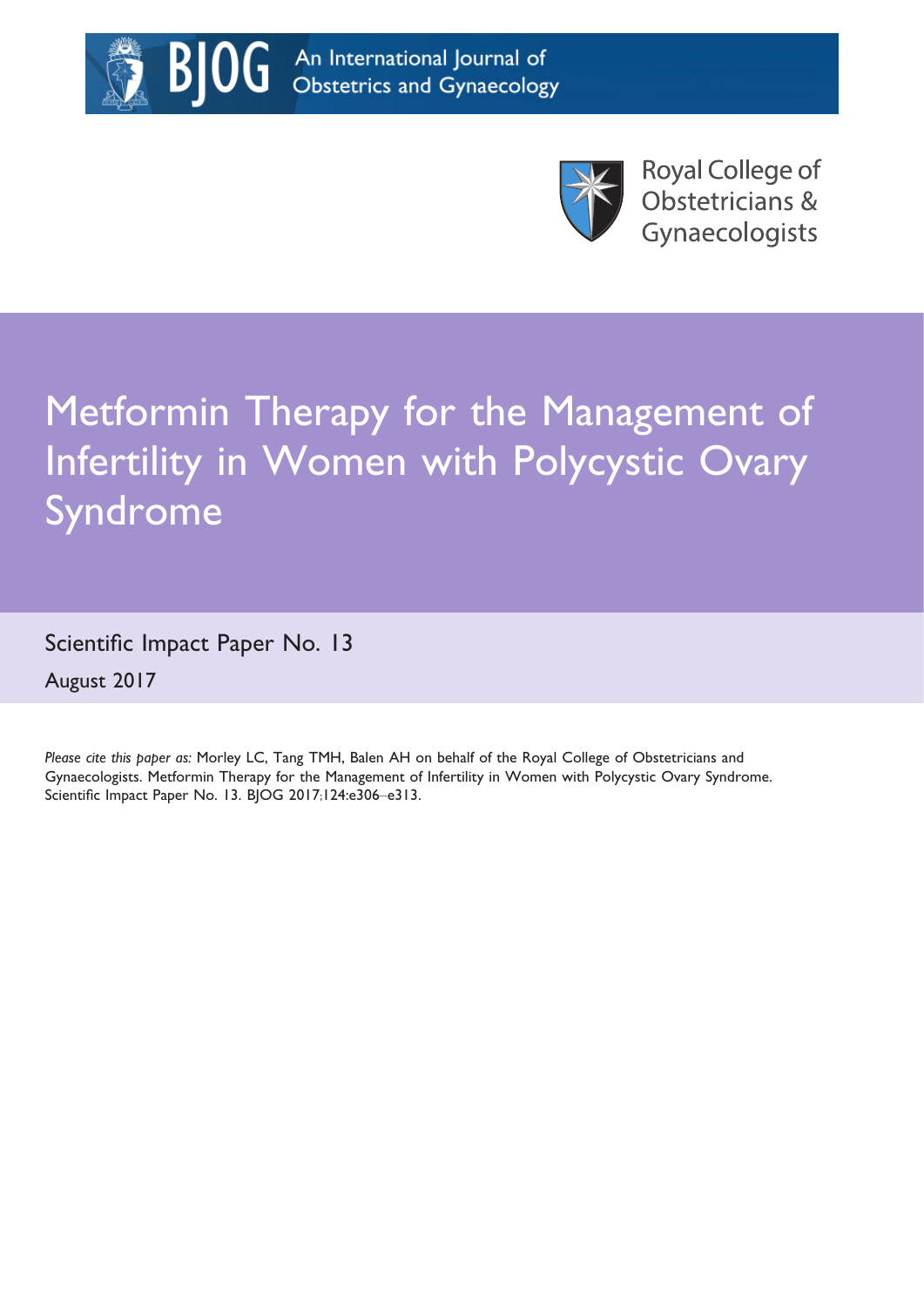DOI: 10.1111/1471-0528.14764

Metformin Therapy for the Management of Infertility in Women with Polycystic Ovary Syndrome

This is the second edition of this paper, previously published in December 2008 with the same title.

#### 1. Background

Although many women who have polycystic ovaries do not have polycystic ovary syndrome (PCOS), it is a common endocrine disorder affecting  $4-12\%$  of women.<sup>1,2</sup> The diagnostic criteria of PCOS<sup>2</sup> are widely accepted, with two of the following being required:

- Oligo-ovulation and/or anovulation (menstrual irregularity and/or anovulatory infertility), i.e. menstrual disturbance.
- Clinical and/or biochemical signs of hyperandrogenism (hirsutism, acne, alopecia).
- Polycystic ovaries on ultrasound scan.

The World Health Organisation defines normal weight for adults as a body mass index (BMI) of 18.5–24.99 kg/m<sup>2</sup>, overweight with a BMI of 25 kg/m<sup>2</sup> or more, and obese with a BMI of 30 kg/m<sup>2</sup> or more.<sup>3</sup> The consensus definition of PCOS<sup>2</sup> recognises obesity as an association and not a diagnostic criterion, as only 40–50% of women with PCOS are overweight. Other causes of menstrual disturbance and hyperandrogenism must be excluded by appropriate endocrine investigations.

Ovarian hyperandrogenism is driven primarily by luteinising hormone in women of normal weight, while in the overweight, insulin may augment the effects of luteinising hormone by amplifying the secretion of androgens by the ovaries.<sup>2</sup> Insulin also suppresses the secretion of sex hormone-binding globulin by the liver, leading to increased levels of free circulating testosterone. Women with PCOS are more insulin resistant than weight-matched women who do not have the syndrome. Insulin resistance (IR) is seen in approximately 10-15% of slim and 20-40% of obese women with PCOS, and women with PCOS are at increased risk of developing type II diabetes.<sup>4,5</sup> The more overweight an individual the greater the degree of IR. Maternal weight can have a profound effect on both natural and assisted conception, influencing the chance of becoming pregnant and the likelihood of a healthy pregnancy.<sup>1</sup> Studies have demonstrated higher rates of preterm birth, miscarriages and low birthweight in babies born to obese versus normal weight women with PCOS.<sup>6,7</sup>

The purpose of this paper is to clarify some of the advice published about the use of metformin therapy for the management of infertility in women with PCOS.

### 2. Insulin resistance (IR)

IR is defined as a reduced glucose response to a given amount of insulin and usually results from faults within the insulin receptor and post-receptor signalling. As a result, circulating insulin levels rise. In the ovary, high levels of circulating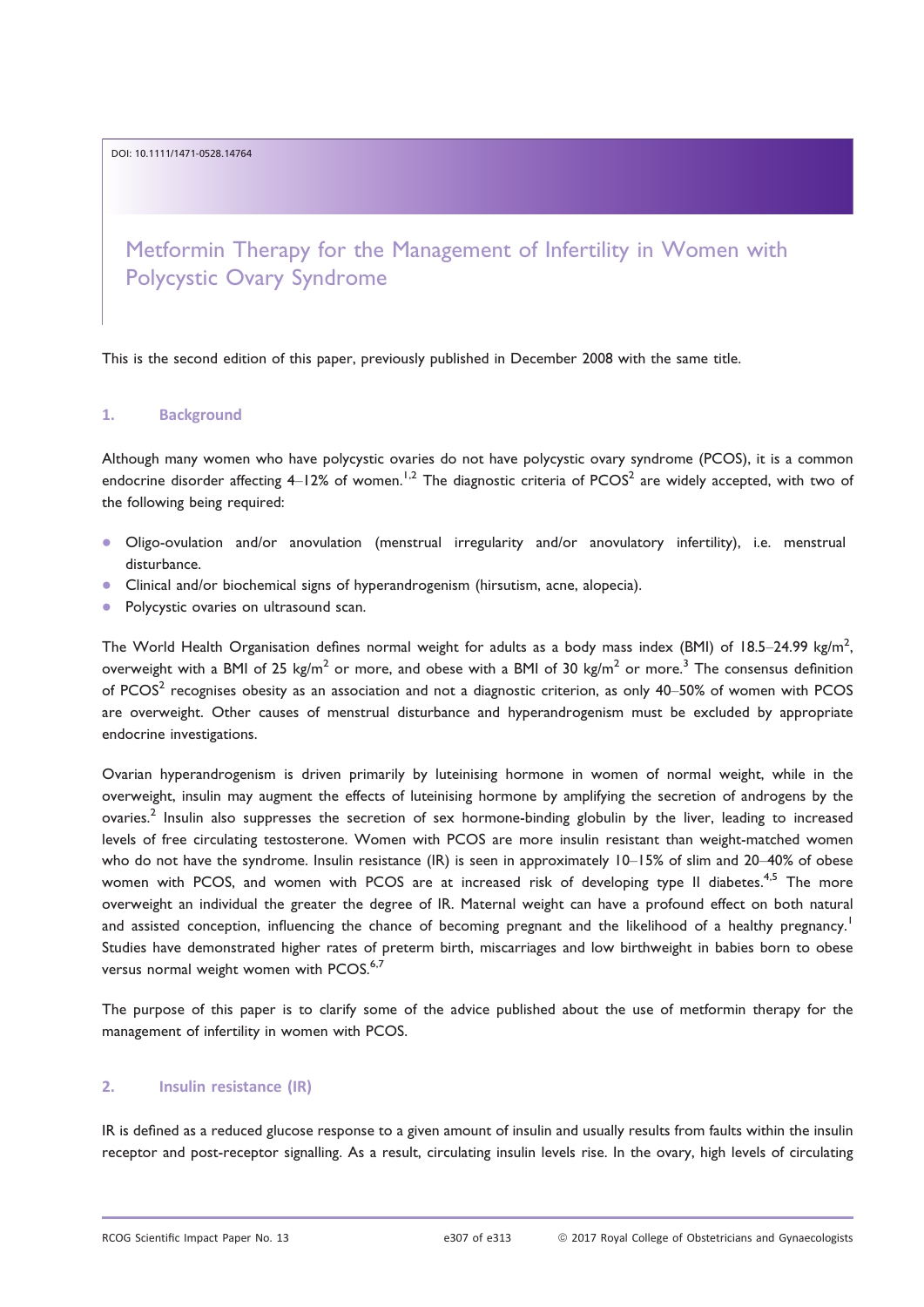insulin are thought to contribute to excess androgen production and to anovulation. A prospective study<sup>5</sup> of women with PCOS and normal glucose tolerance found the annual rate of developing IR was 4.5% compared with 0.9% in the control population. The annual rate for developing diabetes in women with PCOS who had existing IR was 10.4%.<sup>5</sup>

IR is a common feature independent of obesity;<sup>8</sup> although not all women with PCOS have increased IR.<sup>4</sup> Since IR is also influenced by age and ethnicity,<sup>9,10</sup> it would be difficult to have a universally agreed cut-off level for IR. Therefore, measuring IR is not included in the diagnostic criteria of PCOS.

IR can be measured by a number of expensive and complex tests, but in clinical practice it is more important to check for impaired glucose tolerance (IGT).<sup>11</sup> Simple screening tests include assessing BMI, waist circumference, and measuring fasting blood glucose. If the fasting blood glucose is less than 5.2 mmol/l, the risk of IGT is low. The 2-hour 75 g oral glucose tolerance test (OGTT) remains the gold standard investigation,  $12$  and may be conducted in those at high risk (BMI greater than 30 kg/m<sup>2</sup> in Caucasian women, or greater than 25 kg/m<sup>2</sup> in women from certain ethnic populations, such as those from South Asia, who are more prone to a greater degree of IR at a lower body weight).<sup>2,12</sup> In women with impaired fasting glucose (fasting plasma glucose level 6.1–6.9 mmol/l) or IGT (plasma glucose 7.8 mmol/l or more, but less than 11.1 mmol/l after a 2-hour 75 g OGTT), an OGTT should be performed annually.<sup>13</sup> An assessment of glycosylated haemoglobin (HbA1c) may be performed if women are unable to complete an OGTT and may be used for annual screening.<sup>1</sup>

#### 3. Metformin therapy for PCOS

Metformin inhibits the production of hepatic glucose, decreases lipid synthesis, increases fatty acid oxidation and inhibits gluconeogenesis resulting in a decrease in circulating insulin and glucose.<sup>14</sup> Metformin enhances insulin sensitivity at the cellular level and also appears to have direct effects within the ovary.<sup>15</sup> Therefore, it would seem logical to anticipate that insulin lowering and insulin-sensitising treatments, such as metformin, should improve symptoms and reproductive outcomes for women with PCOS.

Most of the early studies of metformin in the management of PCOS were observational or had small sample sizes.<sup>16</sup> Initial results suggested that metformin, when compared with placebo, had a significant effect on lowering serum androgen levels, restoring menstrual cyclicity and was effective in achieving ovulation either alone or when combined with clomiphene citrate. Subsequent larger randomised trials<sup>16</sup> have found conflicting results and therefore, have not substantiated these early positive findings.

The latest Cochrane Review<sup>17</sup> included 40 studies, with a total of 3848 women, in which the median daily dose of metformin was 1500 mg and duration of the studies ranged from 4 weeks to 60 weeks. There was no consensus on the dose and duration of metformin therapy.

## 3.1 Metformin and body weight

While some studies have suggested that metformin therapy may achieve weight reduction, most large randomised controlled trials have failed to confirm this.<sup>17</sup> A large prospective randomised, double-blind, placebocontrolled study trial<sup>18</sup> evaluated the combined effects of lifestyle modification and metformin (850 mg twice daily), by studying 143 anovulatory women in the UK with a mean BMI of 38 kg/m<sup>2</sup>. All subjects had an assessment by a dietician and were given a customised diet with the aim of reducing their daily energy intake by 500 kcal. As a result, the metformin and placebo groups managed to lose weight, but the percentage of weight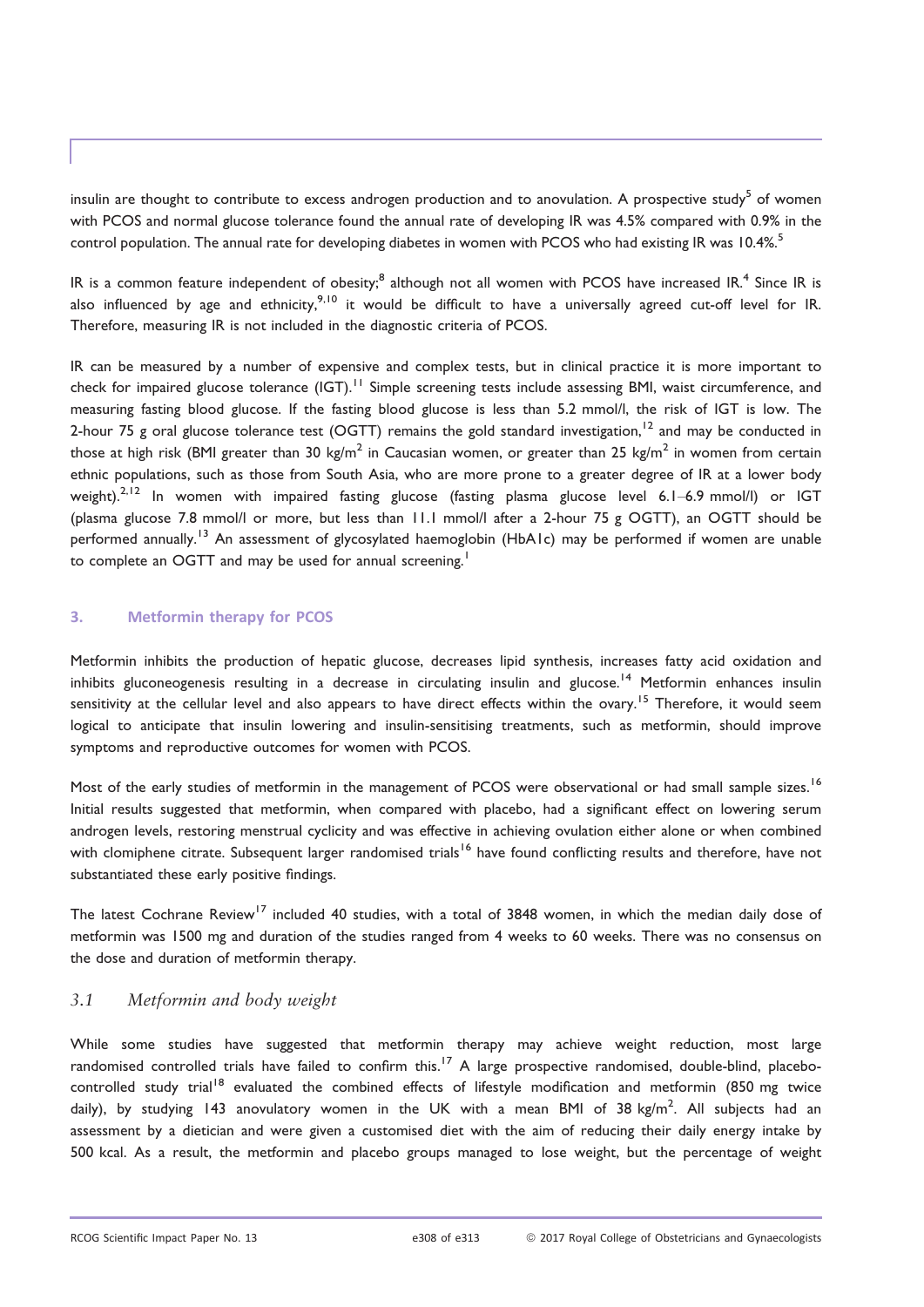loss between the two groups was not significant (3.98% versus 4.41%;  $P = 0.554$ ). An increase in menstrual cyclicity was observed in those who lost weight, but again was not significantly different between the two arms of the study. More recently, a subgroup analysis in a systematic review<sup>19</sup> also indicated that metformin therapy combined with lifestyle modification achieved limited impact in obese women with PCOS. Furthermore, metformin alone does not improve weight loss compared to placebo or no treatment.<sup>17</sup> Therefore, lifestyle improvement and supporting women with individualised assessment, setting goals and using a combination of diet and exercise remains the first-line approach.<sup>12</sup>

## 3.2 Metformin and ovulation induction

A high-quality multicentre Finnish randomised study<sup>20</sup> comparing metformin with placebo in 320 women with PCOS found significantly higher live birth rates in the metformin group (41.9% versus 28.8%; P = 0.014). This effect persisted when removing women undergoing assisted reproductive treatment and a subgroup analysis by BMI. However, when this study was included in the meta-analysis of the Cochrane review<sup>17</sup> with three other smaller studies, it was found that compared with placebo, the effect of metformin on live birth rate just reached statistical significance (OR 1.59, 95% CI 1.00–2.51), suggesting a marginal benefit only.

A limited number of studies have compared metformin with clomiphene citrate. Legro et al. enrolled 626 women for six cycles or 30 weeks, randomised to three treatment arms (metformin 1000 mg twice daily plus placebo, clomiphene citrate plus placebo, or metformin plus clomiphene citrate).<sup>21</sup> Overall, live birth rates were 7.2% (15/208), 22.5% (47/209) and 26.8% (56/209), respectively, with the metformin alone group being significantly lower than the other two groups. Higher rates of ovulation and clinical pregnancy were also found with clomiphene citrate rather than metformin, an effect that persisted when stratified by BMI. It was therefore concluded that as first-line therapy for the treatment of women who are anovulatory and infertile with PCOS, metformin alone was significantly less effective than clomiphene citrate alone.<sup>17,21</sup> Furthermore, metformin does not improve metabolic parameters, such as fasting insulin, glucose, testosterone and lipid profiles.<sup>17</sup>

In a Dutch study,<sup>22</sup> 228 women with PCOS were treated with clomiphene citrate plus metformin or clomiphene citrate plus placebo. There were no significant differences in rates of ovulation (64% versus 72%), continuing pregnancy (40% versus 46%) or live birth rate (19% versus 27%). Taken together with the findings from Legro et al.,<sup>21</sup> this suggests that the combination of metformin and clomiphene citrate produces no significant benefit on reproductive outcomes. However, a subgroup analysis of women with a BMI greater than 35 kg/m<sup>2</sup> and of those with clomiphene citrate resistance did suggest a potential benefit from the combined use of metformin with clomiphene citrate.<sup>21</sup> A number of other small studies have suggested that metformin plus clomiphene citrate may improve ovulation rates when women are resistant to clomiphene citrate therapy (OR 4.89, 95% CI 2.62-9.13; six studies;  $n = 83$ ), although there is no evidence of a difference in live birth rate.<sup>17</sup>

Moll et al.<sup>22</sup> reported higher miscarriage rates in the metformin alone group, but this finding is in contrast to the majority of studies that report no significant difference in pregnancy loss.<sup>17,21</sup> Metformin appears to be safe in pregnancy, however the usual advice is to discontinue post conception with the exception of those with diabetes. The results of a meta-analysis<sup>23</sup> comparing metformin to clomiphene in women with a BMI under 32 kg/m<sup>2</sup> reported no difference between metformin and clomiphene citrate in terms of ovulation, pregnancy, live birth, miscarriage and multiple pregnancy rates.

The use of metformin is consistently associated with more adverse effects compared with clomiphene citrate or placebo, particularly nausea, vomiting and other gastrointestinal disturbances.<sup>17</sup> Moll et al.<sup>22</sup> found a significantly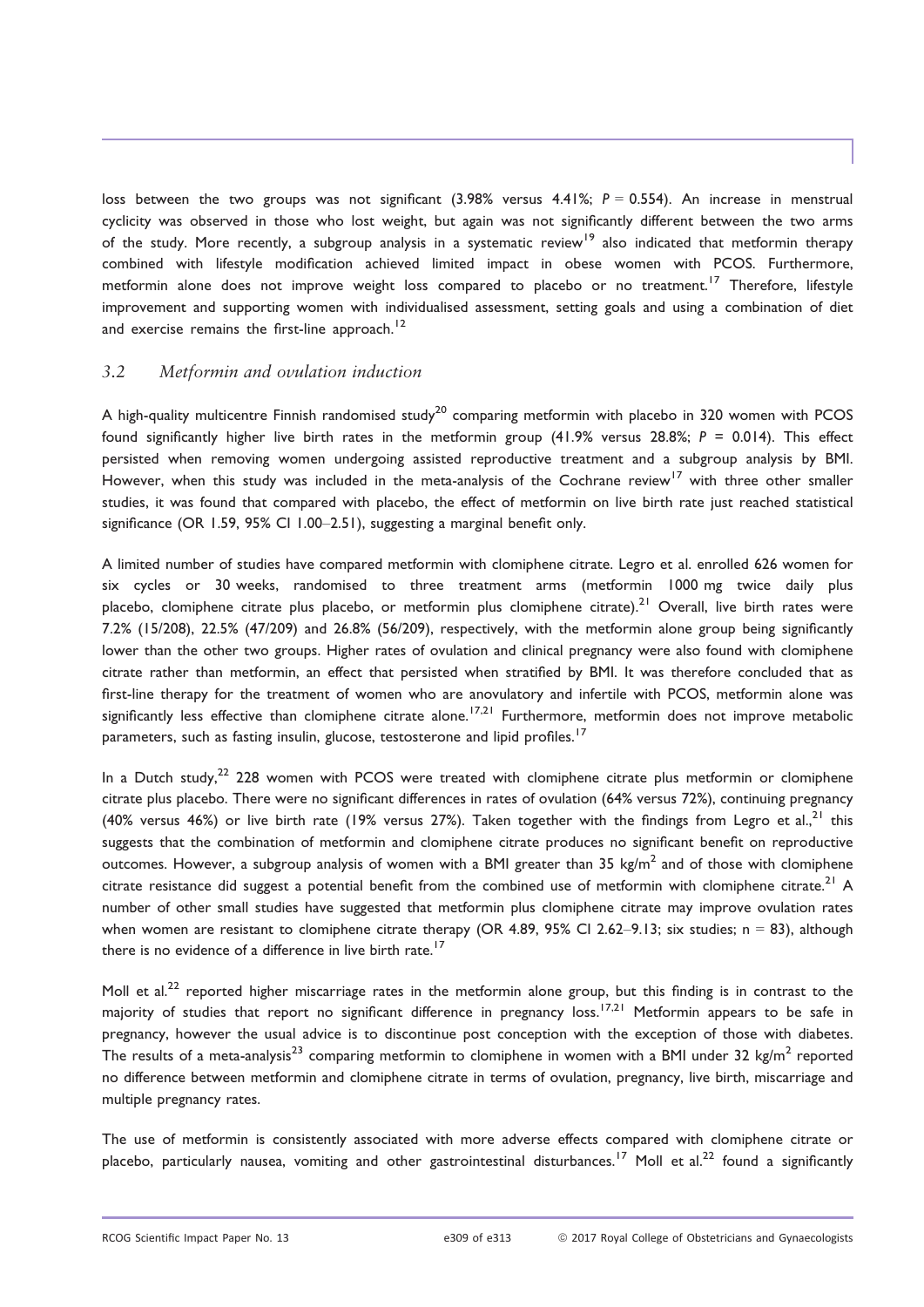larger proportion of women in the metformin group discontinued treatment because of adverse effects (16% versus 5%). The use of long-acting preparations may help to reduce gastrointestinal adverse effects. However, the optimal regimen for metformin has not been determined; doses of between 500 mg/day and 3000 mg/day have been used, with the most common regimens being 500 mg three times daily or 850 mg twice daily. It is also not clear whether the dose should be adjusted for body weight or other factors.

Women with PCOS who have not responded to clomiphene citrate may be offered one of following second-line treatments:

- laparoscopic ovarian drilling
- combined treatment with clomiphene citrate and metformin, if this has not already been given as a first-line treatment, or
- gonadotrophins.

## 3.3 Metformin and in vitro fertilisation

It has been suggested that co-treatment with metformin may improve the response to exogenous gonadotrophins or the outcome of assisted reproduction. There is a dearth of evidence on the effect of metformin on oocyte or embryo quality and egg yield. A Cochrane review<sup>24</sup> including 816 women across nine studies compared metformin with placebo or no treatment, before or during assisted reproductive technology cycles. Clinical pregnancy rates were improved in the metformin group (OR 1.52, 95% CI 1.07–2.15; five studies; n = 551). However, the number of events dropped from 775 for the pregnancy rates to 551 for the live birth rates (live birth rates are not reported in some studies), which may have weakened the power of the meta-analysis with regards to live birth rates. There was no effect on the miscarriage rate. Women given metformin were, however, at significantly reduced risk of ovarian hyperstimulation syndrome (OHSS) when a long gonadotrophin-releasing hormone (GnRH) agonist protocol was used. Metformin decreased the risk of OHSS in these patients, probably by modulating the ovarian response to the stimulation. However, currently, the short GnRH antagonist protocol is recommended for women at risk of OHSS, for which the role of metformin is unclear.<sup>1</sup>

## 3.4 Metformin and pregnancy

A Finnish study<sup>20</sup> of 320 women who received metformin (1500–2000 mg/day) or placebo for 3 months prior to fertility treatment, and for a further 9 months during treatment and up to 12 weeks of gestation, demonstrated an increase in pregnancy rate from 40.4% to 53.6% (OR 1.61, 95% CI 1.13–2.29), with obese women experiencing the greatest benefit. Furthermore, the live birth rate was increased in those who received metformin (41.9% versus 28.8%;  $P = 0.014$ ). Taking these results and those from further studies, <sup>17</sup> obesity seems to have the greatest impact on the risk of miscarriage and metformin appears to reduce miscarriage in obese women.

Women with PCOS are at increased risk of pregnancy-related complications, including gestational diabetes, pregnancy-induced hypertension, pre-eclampsia and neonatal morbidity.<sup>6</sup> In view of the favourable effects of metformin on metabolic, cardiovascular and thrombotic events in the diabetic population, it would seem feasible that outcomes could be improved in PCOS pregnancies with metformin. Unfortunately, a large Norwegian multicentre randomised controlled trial<sup>25</sup> found no improvement in these complications with continued use of metformin throughout pregnancy, although there appeared to be a nonsignificant trend toward reductions in late miscarriage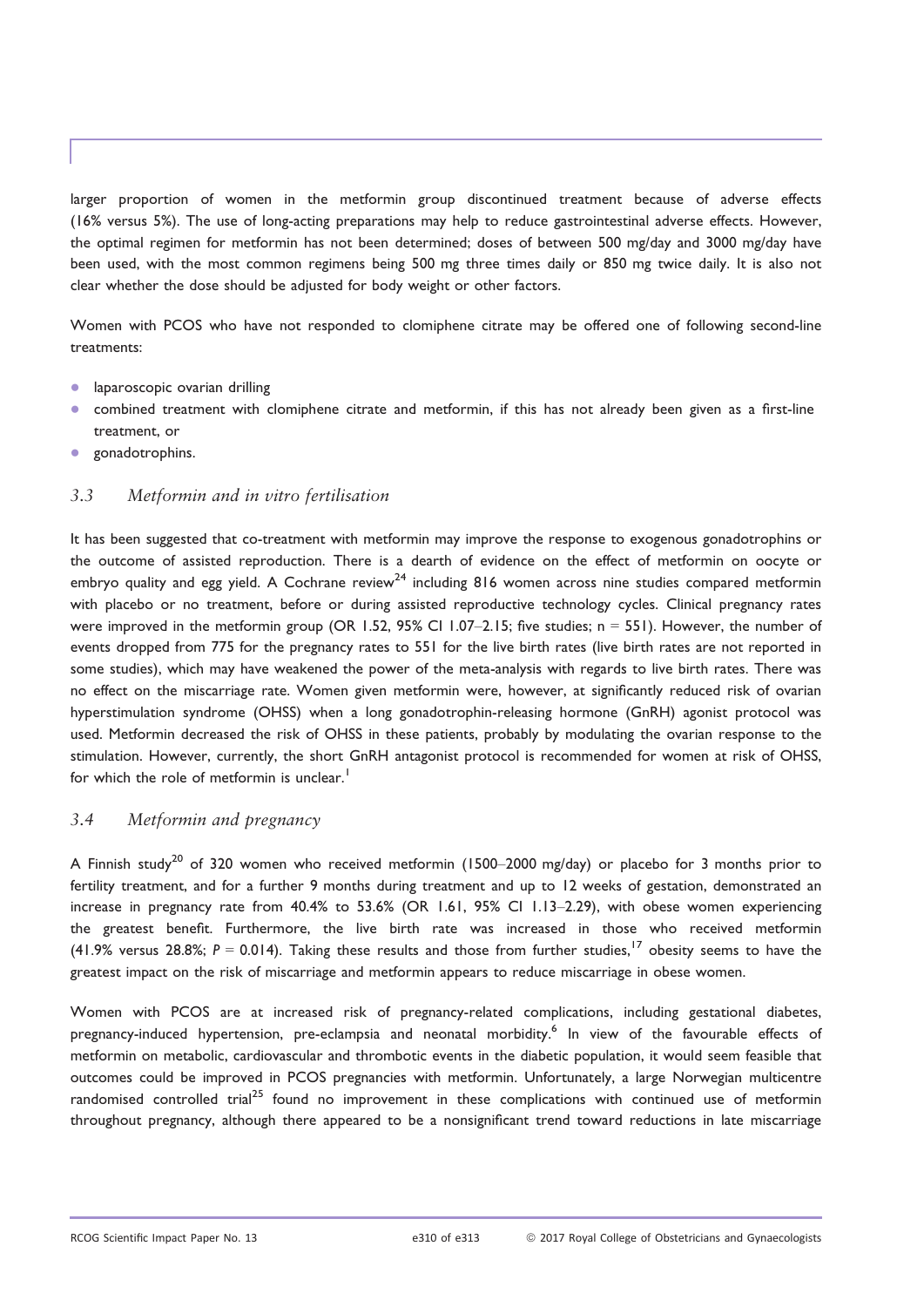and preterm delivery rates, which is now the subject of a large ongoing randomised controlled trial. Metformin has a good safety profile in pregnancy, with no evidence of teratogenicity.

#### 4. Other insulin-sensitising drugs

There is insufficient evidence to recommend the use of other insulin sensitisers, such as thiazolidinediones (glitazones), d-chiro-inositol and myo-inositol, in the treatment of anovulatory PCOS. A large study of 305 women evaluating the use of an insulin-sensitising agent (troglitazone) for PCOS has shown a dose-dependent increase in ovulation rate with risk of liver toxicity.<sup>26</sup> Smaller studies using rosiglitazone therapy in obese<sup>27</sup> and non-obese women<sup>28</sup> demonstrated restored regular ovulatory cycles. However, these studies lacked placebo-control arms and were not controlled. Newer insulin-sensitising agents, such as glucagon-like peptide 1 (GLP-1) analogues (e.g. exenatide and liraglutide), are currently under investigation.<sup>29</sup>

#### 5. Opinion

Metformin appears to have a limited role in improving reproductive outcomes in women with PCOS, although there may be a benefit to using metformin in specific patient groups, for example in obese women when combined with clomiphene citrate, those with clomiphene citrate resistance, and those who have been found to have either IGT or type II diabetes. Metformin use can lead to unpleasant adverse effects such as nausea, vomiting, abdominal pain, diarrhoea, dizziness and unusual tiredness. Furthermore, despite evidence of a reduction in the development of diabetes in high-risk women who do not have PCOS, the long-term use of metformin in improving metabolic parameters is questionable.<sup>30</sup> Thus, lifestyle advice with appropriate attention to diet and exercise remains the mainstay for young women with PCOS.

#### References

- 1. Balen AH, Morley LC, Misso M, Franks S, Legro RS, Wijeyaratne CN, et al. The management of anovulatory infertility in women with polycystic ovary syndrome: an analysis of the evidence to support the development of global WHO guidance. Hum Reprod Update 2016;22:687–708.
- 2. Rotterdam ESHRE/ASRM-Sponsored PCOS consensus workshop group. Revised 2003 consensus on diagnostic criteria and longterm health risks related to polycystic ovary syndrome (PCOS). Hum Reprod 2004;19:41–7.
- 3. World Health Organization Global Database on Body Mass Index [\[http://apps.who.int/bmi/index.jsp?introPage=intro\\_3.html](http://apps.who.int/bmi/index.jsp?introPage=intro_3.html)]. Accessed 2017 Iun 15.
- 4. Legro RS, Castracane VD, Kauffman RP. Detecting insulin resistance in polycystic ovary syndrome: purposes and pitfalls. Obstet Gynecol Surv 2004;59:141–54.
- 5. Celik C, Tasdemir N, Abali R, Bastu E, Yilmaz M. Progression to impaired glucose tolerance or type 2 diabetes mellitus in polycystic ovary syndrome: a controlled follow-up study. Fertil Steril 2014;101:1123–8.
- 6. Boomsma CM, Eijkemans MJ, Hughes EG, Visser GH, Fauser BC, Macklon NS. A meta-analysis of pregnancy outcomes in women with polycystic ovary syndrome. Hum Reprod Update 2006;12: 673–83.
- 7. De Frène V, Vansteelandt S, T'Sjoen G, Gerris J, Somers S, Vercruysse L, et al. A retrospective study of the pregnancy,

delivery and neonatal outcome in overweight versus normal weight women with polycystic ovary syndrome. Hum Reprod 2014;10:2333–8.

- 8. Dunaif A, Graf M, Mandeli J, Laumas V, Dobrjansky A. Characterization of groups of hyperandrogenic women with acanthosis nigricans, impaired glucose tolerance, and/or hyperinsulinemia. J Clin Endocrinol Metab 1987;65:499–507.
- 9. Kauffman RP, Baker VM, Dimarino P, Gimpel T, Castracane VD. Polycystic ovarian syndrome and insulin resistance in white and Mexican American women: a comparison of two distinct populations. Am J Obstet Gynecol 2002;187:1362–9.
- 10. Wijeyaratne CN, Seneviratne Rde A, Dahanayake S, Kumarapeli V, Palipane E, Kuruppu N, et al. Phenotype and metabolic profile of South Asian women with polycystic ovary syndrome (PCOS): results of a large database from a specialist Endocrine Clinic. Hum Reprod 2011;26:202–13.
- 11. Legro RS. Obesity and PCOS: implications for diagnosis and treatment. Semin Reprod Med 2012;30:496–506.
- 12. Teede HJ, Misso ML, Deeks AA, Moran LJ, Stuckey BG, Wong JL, et al.; Guidelines Development Groups. Assessment and management of polycystic ovary syndrome: summary of an evidence-based guideline. Med J Aust 2011;195:S65–112.
- 13. Royal College of Obstetricians and Gynaecologists. Long-term Consequences of Polycystic Ovary Syndrome. Green-top Guideline No. 33. London: RCOG; 2014.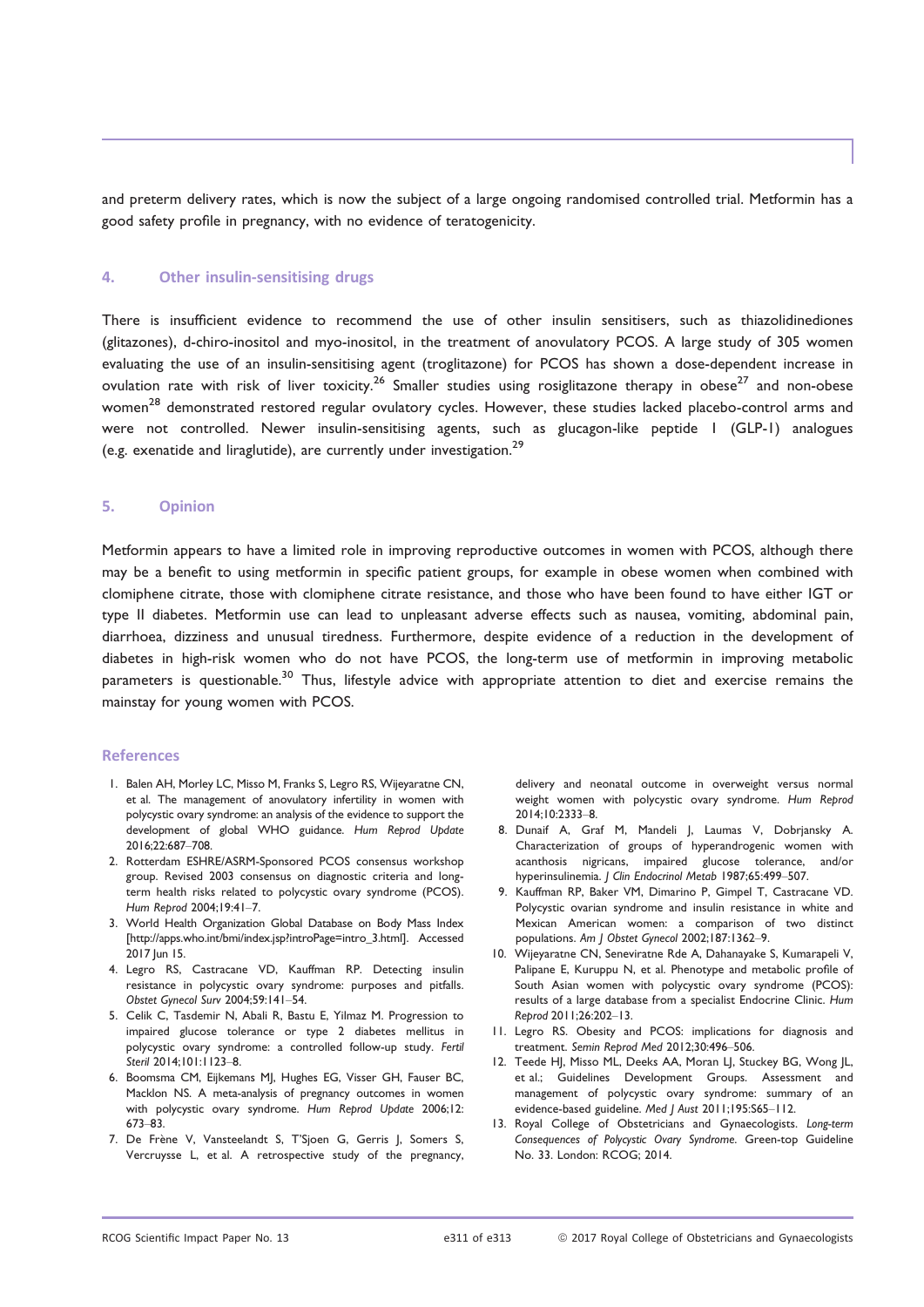- 14. Rena G, Pearson ER, Sakamoto K. Molecular mechanism of action of metformin: old or new insights? Diabetologia 2013; 56:1898–906.
- 15. Diamanti-Kandarakis E, Christakou CD, Kandaraki E, Economou FN. Metformin: an old medication of new fashion: evolving new molecular mechanisms and clinical implications in polycystic ovary syndrome. Eur J Endocrinol 2010;162:193–212.
- 16. Tang T, Norman RJ, Balen AH, Lord JM. Insulin-sensitising drugs (metformin, troglitazone, rosiglitazone, pioglitazone, D-chiroinositol) for polycystic ovary syndrome. Cochrane Database Syst Rev 2003;(2):CD003053.
- 17. Morley LC, Tang T, Yasmin EY, Lord JM, Norman RJ, Balen AH. Insulin-sensitising drugs (metformin, rosiglitazone, pioglitazone, Dchiro-inositol) for women with polycystic ovary syndrome, oligo amenorrhoea and subfertility. Cochrane Database Syst Rev 2017. In press.
- 18. Tang T, Glanville J, Hayden CJ, White D, Barth JH, Balen AH. Combined lifestyle modification and metformin in obese patients with polycystic ovary syndrome. A randomised, placebocontrolled, double-blind multicentre study. Hum Reprod 2006; 21:80–9.
- 19. Naderpoor N, Shorakae S, de Courten B, Misso ML, Moran LJ, Teede HJ. Metformin and lifestyle modification in polycystic ovary syndrome: systematic review and meta-analysis. Hum Reprod Update 2016;22:408–9.
- 20. Morin-Papunen L, Rantala AS, Unkila-Kallio L, Tiitinen A, Hippeläinen M, Perheentupa A, et al. Metformin improves pregnancy and live-birth rates in women with polycystic ovary syndrome (PCOS): a multicenter, double-blind, placebo-controlled randomized trial. J Clin Endocrinol Metab 2012;97:1492–500.
- 21. Legro RS, Barnhart HX, Schlaff WD, Carr BR, Diamond MP, Carson SA, et al.; Cooperative Multicenter Reproductive Medicine Network. Clomiphene, metformin, or both for infertility in the polycystic ovary syndrome. N Engl J Med 2007;356:551–66.
- 22. Moll E, Bossuyt PM, Korevaar JC, Lambalk CB, van der Veen F. Effect of clomifene citrate plus metformin and clomifene citrate

plus placebo on induction of ovulation in women with newly diagnosed polycystic ovary syndrome: randomised double blind clinical trial. BMJ 2006;332:1485.

- 23. Misso ML, Costello MF, Garrubba M, Wong J, Hart R, Rombauts L, et al. Metformin versus clomiphene citrate for infertility in non-obese women with polycystic ovary syndrome: a systematic review and meta-analysis. Hum Reprod Update 2013;19:2–11.
- 24. Tso LO, Costello MF, Albuquerque LET, Andriolo RB, Marjoribanks J, Macedo CR. Metformin treatment before and during in vitro fertilization or intracytoplasmic sperm injection in women with polycystic ovary syndrome: summary of a Cochrane review. Fertil Steril 2015;104:542–4.
- 25. Vanky E, Stridsklev S, Heimstad R, Romundstad P, Skogøy K, Kleggetveit O, et al. Metformin versus placebo from first trimester to delivery in polycystic ovary syndrome: a randomized, controlled multicenter study. J Clin Endocrinol Metab 2010;95: E448–55.
- 26. Azziz R, Ehrmann D, Legro RS, Whitcomb RW, Hanley R, Fereshetian AG, et al.; PCOS/Troglitazone Study Group. Troglitazone improves ovulation and hirsutism in the polycystic ovary syndrome: a multicenter, double blind, placebo-controlled trial. J Clin Endocrinol Metab 2001;86:1626–32.
- 27. Sepilian V, Nagamani M. Effects of rosiglitazone in obese women with polycystic ovary syndrome and severe insulin resistance. J Clin Endocrinol Metab 2005;90:60–5.
- 28. Dereli D, Dereli T, Bayraktar F, Ozgen AG, Yilmaz C. Endocrine and metabolic effects of rosiglitazone in non-obese women with polycystic ovary disease. Endocr J 2005;52:299–308.
- 29. Conway G, Dewailly D, Diamanti-Kandarakis E, Escobar-Morreale HF, Franks S, Gambineri A, et al.; ESE PCOS Special Interest Group. The polycystic ovary syndrome: a position statement from the European Society of Endocrinology. Eur J Endocrinol 2014;171:  $PI-29$
- 30. Knowler WC, Barrett-Connor E, Fowler SE, Hamman RF, Lachin JM, Walker EA, et al.; Diabetes Prevention Program Research Group. Reduction in the incidence of type 2 diabetes with lifestyle intervention or metformin. N Engl J Med 2002;346:393–403.